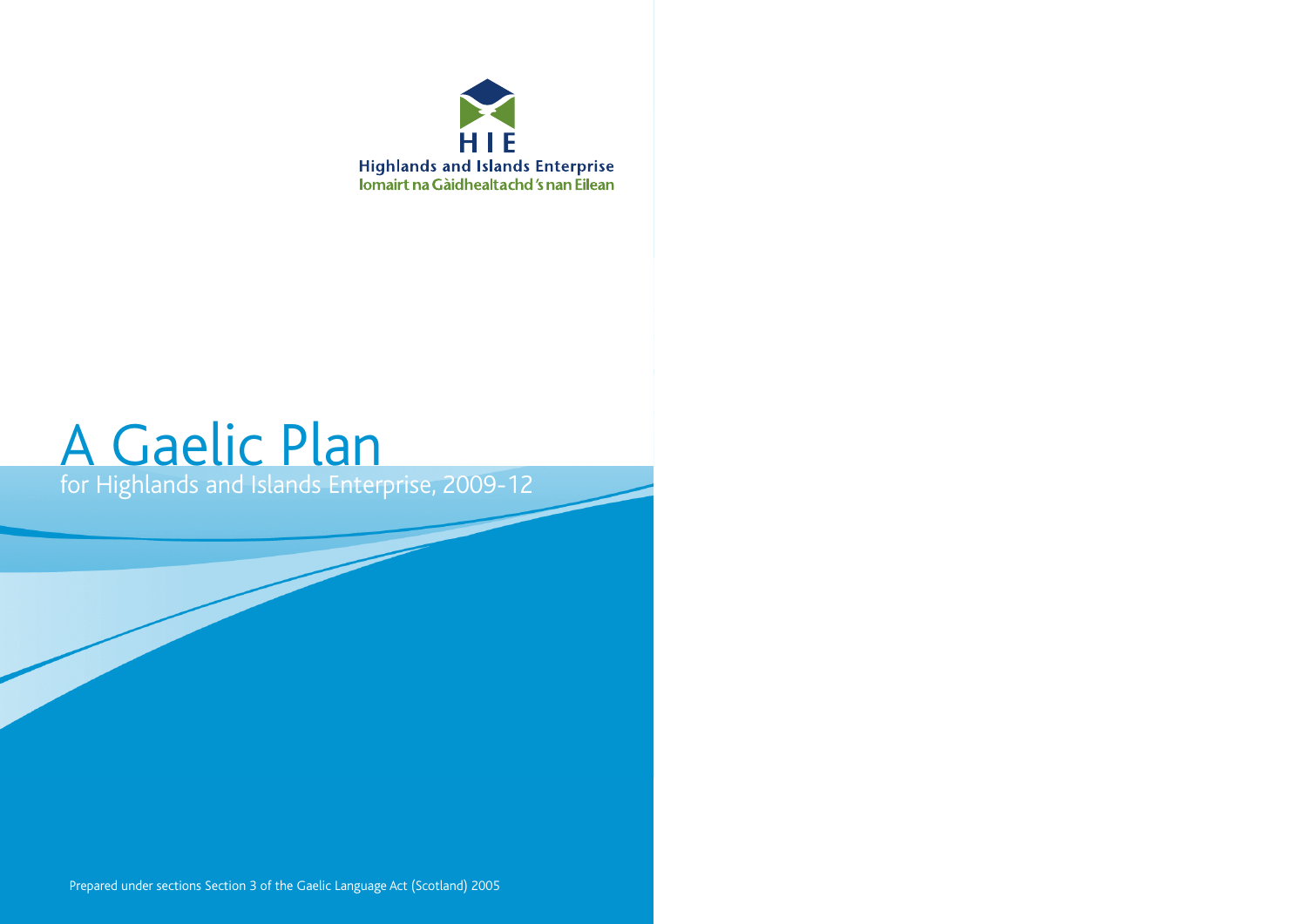

# It gives me enormous pleasure to introduce this, the first Gaelic Plan for Highlands and Islands Enterprise (HIE).

The people and place names of the area within which HIE operates, stretching from the Shetland Islands south to Argyll and from the Hebrides east to the ancient lands of Moray, testify to the rich Nordic-Gaelic heritage that has defined this region for centuries. It is one of the great pleasures of living in the Highlands and Islands to experience those rich and varied parts of our heritage as living elements of daily cultural life, and to hear Scottish Gaelic still spoken naturally amongst the people of the region.

HIE, and its predecessor the Highlands and Islands Development Board, has long recognised the opportunities that Gaelic and its associated culture and traditions present for the development of the Highlands and Islands of Scotland. We are proud of our long and sustained support for Gaelic as a key asset for our region, and we are determined to play a major part in its further regeneration.

The passing of the Gaelic Language Act (Scotland) 2005, the creation of Bòrd na Gàidhlig the National Plan for Gaelic and the requirement for Gaelic Plans for public bodies brings a new drive and focus for

the development of the language. *The Gaelic Plan for Highlands and Islands Enterprise, 2009-12*, sets out a series of measures based on, and building on, parity of esteem for the language and its speakers; celebrating and mainstreaming the language within HIE and ensuring we are in a position to deliver services in Gaelic to the Gaelic community.

There remains enormous development potential for Gaelic and HIE will work in partnership to ensure that the Highlands and Islands fully realises the benefits of the regrowth of Gaelic in Scotland. HIE will look to fully realise the community and economic development benefits of the Gaelic language, its culture and its heritage, and will help ensure that we secure a truly sustainable future for the Gaelic communities of the Highlands and Hebrides.

Though challenges remain, this is a genuinely exciting time for Gaelic and the Gàidhealtachd. HIE is committed to ensuring that the Gaelic language and culture this generation is so fortunate to enjoy remains in place and in good health for the future.

**Sandy Cumming Chief Executive**

# **Contents**

| Section 1<br>04<br>Introduction<br>05<br>Section 2<br>The 2005 Act and the issuing of a notice<br>Section 3<br>06<br>Highlands and Islands Enterprise and<br>Gaelic in securing sustainable growth<br>Section 4<br>09<br>Gaelic in HIE's area of operation<br>Section 5<br>10<br>Core commitments<br>Section 6<br>13<br>A Gaelic Development Plan for HIE<br>17<br>Section 7<br>Monitoring implementation of the plan<br><b>Section 8</b><br>18<br>Authority contacts<br><b>Appendix 1 National Plan for Gaelic</b><br>19 |                                                 | page |
|---------------------------------------------------------------------------------------------------------------------------------------------------------------------------------------------------------------------------------------------------------------------------------------------------------------------------------------------------------------------------------------------------------------------------------------------------------------------------------------------------------------------------|-------------------------------------------------|------|
|                                                                                                                                                                                                                                                                                                                                                                                                                                                                                                                           |                                                 |      |
|                                                                                                                                                                                                                                                                                                                                                                                                                                                                                                                           |                                                 |      |
|                                                                                                                                                                                                                                                                                                                                                                                                                                                                                                                           |                                                 |      |
|                                                                                                                                                                                                                                                                                                                                                                                                                                                                                                                           |                                                 |      |
|                                                                                                                                                                                                                                                                                                                                                                                                                                                                                                                           |                                                 |      |
|                                                                                                                                                                                                                                                                                                                                                                                                                                                                                                                           |                                                 |      |
|                                                                                                                                                                                                                                                                                                                                                                                                                                                                                                                           |                                                 |      |
|                                                                                                                                                                                                                                                                                                                                                                                                                                                                                                                           |                                                 |      |
| 20                                                                                                                                                                                                                                                                                                                                                                                                                                                                                                                        | Appendix 2 Gaelic Language Skills by area, 2001 |      |

**Appendix 3** HIE area challenges map 2008 **21**

2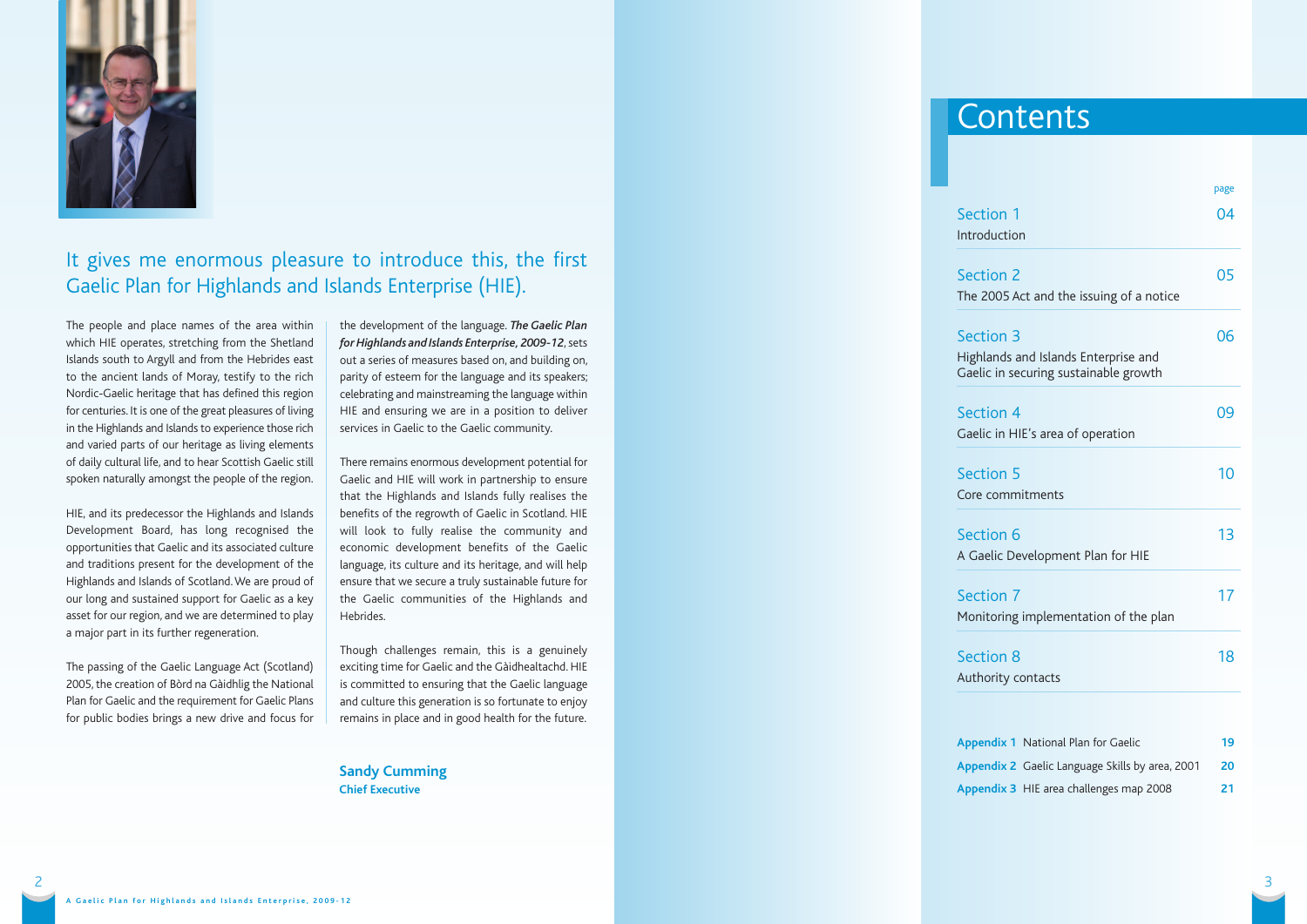### **1 Introduction**

The Gaelic Plan for Highland and Islands Enterprise (HIE) has been prepared as a statutory document for submission to Bòrd na Gàidhlig in response to the Formal Notice of Requirement to prepare a Gaelic Language Plan and with regard to the requirements as set out in Section 3 of the Gaelic Language (Scotland) Act 2005. This Gaelic Plan for HIE covers a three-year period from 2009 to 2012.

The notion of fairness and of equity lies at the heart of the Gaelic Language Act. The legislation sets out that Scottish Gaelic is, 'an official language of Scotland commanding equal respect to the English language.' The application of this principle, alongside the mainstreaming of knowledge and awareness of Gaelic across Scotland's population, will counter the sense of marginalisation felt by Gaels in Scotland, and will play an important part in securing a sustainable, long-term future for the language. The implementation of this Gaelic Plan for HIE will ensure that the agency exercises its functions in a manner consistent with the spirit of the Act.

HIE will implement an ambitious but pragmatic Gaelic Plan for the agency based on the principles of:

- **Respect** applying the principle of equal respect for the Gaelic and English languages and their speakers
- **Normalisation** mainstreaming knowledge and awareness of the region's Gaelic identity, and embedding Gaelic audibly and visually in the day to day operation of HIE
- **Opportunity** seizing new opportunities for the language's growth and renewal; capitalising fully on opportunities in the spheres of economic and community development.

Key to the success of the Gaelic Plan is ensuring Gaels have access to services in their language of choice. The core commitments of the Plan give priority to the delivery of services in Gaelic and developing capacity in Gaelic skills towards enabling staff to deliver these services on a basis of equity with English, particularly at offices servicing the main Gaelic communities. A key aim of the Plan is to normalise Gaelic as an element of daily working life in HIE offices, complementing its evolution as a growing component of daily life in a bilingual Highlands and Islands.

As a measure of the success of this Plan, HIE commits to having achieved the following outcomes by the end of 2012. HIE will:

- **•** project itself visually and audibly as a bilingual organisation at points of contact with the public, showing equal respect to English and Gaelic languages and speakers
- **•** process enquiries and applications made in Gaelic, making a pro-active offer of services in Gaelic for clients in Gaelic-speaking areas1
- **•** promote careers in Gaelic within the organisation and actively promote Gaelic as a key skill amongst staff
- **•** ensure that all HIE staff and board members will have attended Gaelic Awareness training.

# **2 The 2005 Act and the issuing of a notice**

Section 3(5) of the Gaelic Language Act (Scotland) 2005 specifies that, in addition to the Bòrd na Gàidhlig Guidance on the Development of Gaelic Language Plans and any guidance issued by Scottish Ministers, a public authority must have regard to a number of statutory criteria when preparing its Gaelic Language Plan:

#### **(i) The National Plan for Gaelic**

The National Plan sets out a comprehensive range of actions that touch on the home, community, workplace, public life and the education sector, which are necessary to ensure Gaelic has a sustainable future. The National Plan makes clear that all relevant public bodies in Scotland have a role to play in its implementation.

The preparation of the Gaelic Plan for HIE has been guided by the four principles of language regeneration, outlined in the National Plan for Gaelic, as a means of achieving long-term language growth and sustainability:

- **•** Language acquisition increasing the number of Gaelic speakers by ensuring language transmission and ensuring effective opportunities for learning Gaelic
- **•** Language usage encouraging greater use of Gaelic, to provide much greater and wider opportunities to use the language and to promote access to Gaelic forms of expression
- **•** Language status increasing its visible and audible presence, to enhance its recognition and create a positive image for Gaelic in Scottish public life
- **•** Language corpus strengthening the relevance and consistency of Gaelic and to promote research into the language.

Appendix 1 outlines the long-term targets of the National Plan for Gaelic.

**(ii) The extent to which the Gaelic language is used by persons in a public authority's area of operation and potential for a public authority to develop the use of Gaelic** Section 4 below considers levels of Gaelic skills across the HIE region, with regard also to the potential for further developing the use of Gaelic.

#### **(iii) Representations made to the public authority**

This final submission to Bòrd na Gàidhlig of a Gaelic Language Plan for HIE includes a summary of the submissions on the draft Plan as part of a public consultation running from 7 August to 5 September 2007. HIE has actively consulted both internally and externally and has taken into account representations made by persons in relation to its use of Gaelic appearing to them to have an interest in the development of their Gaelic Language Plan, as required under Section 3(6) of the 2005 Act.

HIE will work with other organisations towards ensuring a consistent approach to increasing and enhancing the delivery of Gaelic services, sharing resources amongst partner bodies.

1Gaelic-speaking areas are defined as those census output areas where 40% or more of population had Gaelic skills at 2001 UK census

4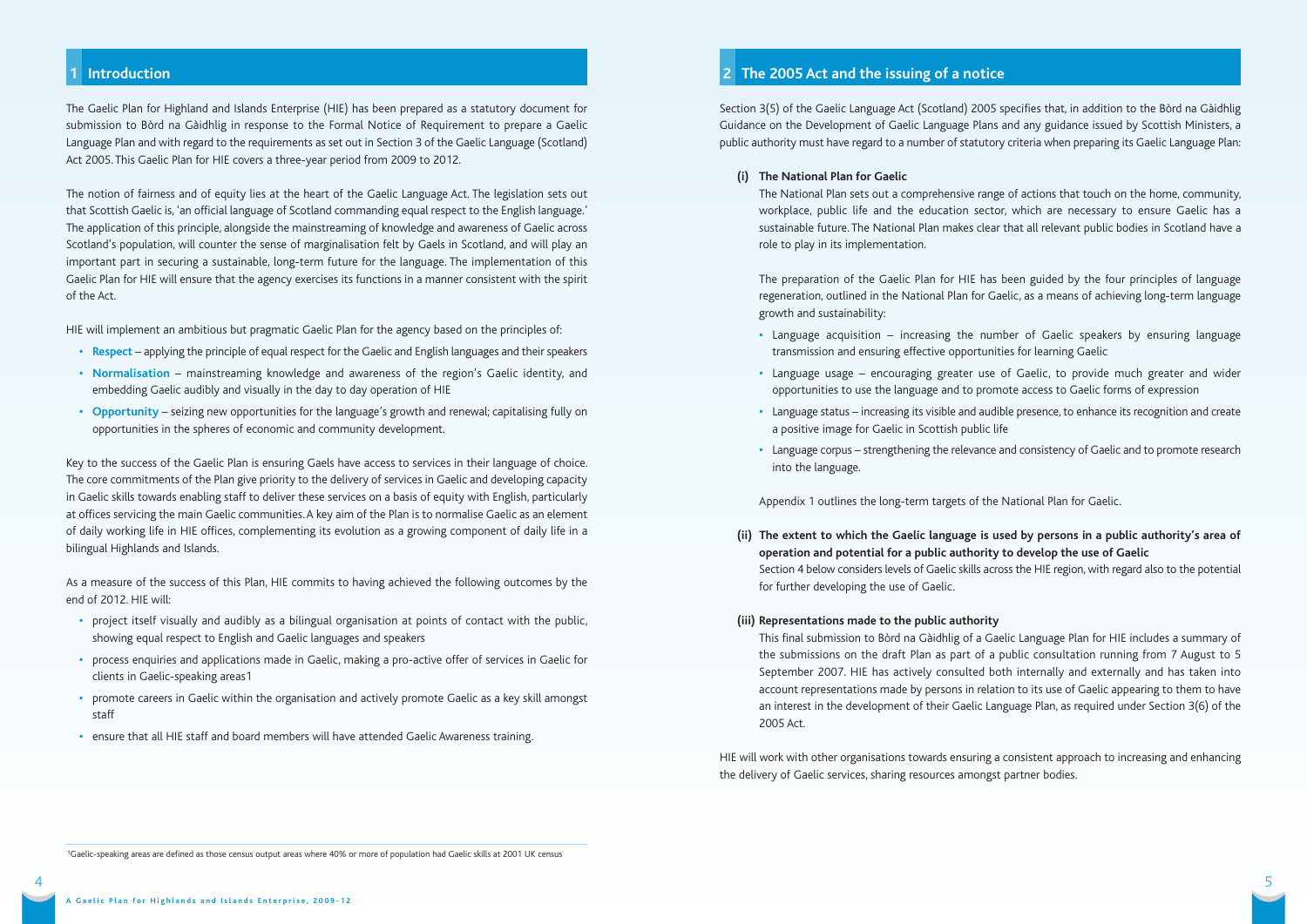# **3 Highlands and Islands Enterprise and Gaelic in securing sustainable growth**

HIE is a Non-Departmental Public Body funded by and answerable to the Scottish Parliament and Scottish Government. The Agency was created by Act of Parliament in 1990 with the function of 'preparing, concerting, promoting, assisting and undertaking measures for the economic and social development of the Highlands and Islands'. The Body works as a multi-functional regional development agency serving the population of the Highlands and Islands of Scotland and is set the task of improving the area's economy and social well-being.

#### **HIE organisational structure and functions**

HIE operates as a single organisation with its functions dispersed and delivered across the eight local areas that make up the region as a whole. Central support functions are primarily located in Inverness, Dingwall and Benbecula, but discrete elements (including a number of senior management positions) are located at other offices around the region.

HIE local offices are located in: Stornoway, Inverness, Dingwall, Invergordon, Aviemore, Buckie, Golspie, Thurso, Forres, Kirkwall, Lerwick, Fort William, Lochgilphead, Lionacleit and Portree. The HIE Auchtertyre office also hosts a number of staff in the HIE Community Land Unit

The organisation and its staffing is structured within the following six groups and departments:

**Regional Competitiveness** – with remit for inward investment, international trade, international affairs, external marketing, transport and telecommunications, key growth sectors, business R&D and innovation, learning infrastructure, workforce development, leadership and management and population growth

**Strengthening Communities** – community land, community energy, social enterprise, the Third sector, culture and heritage, including Gaelic, through the Growth at the Edge/Fàs aig an Oir initiative

**Operations** – remit for all operational front line service delivery throughout HIE's area offices, and for management of HIE's equity investment and property interests as well as HIE's property development activities

**Strategic Planning** – planning and economics, communications and executive office

**Audit and Compliance** – providing services relating to internal controls and guidance

**Finance and Corporate Services** – corporate services across the HIE network including finance, human resources, legal, information systems, procurement and facilities management.

#### **HIE remit and activity**

HIE investment and activity is fully aligned to the Government Economic Strategy, published by the Scottish Government in November 2007. The overall purpose of which is,

*'to focus the Government and public services on creating a more successful country, with opportunities for all of Scotland to flourish, through increasing sustainable economic growth'.*

Towards the above, HIE investment and activity is focused on the following priority areas:

- **•** Supporting and attracting high-growth businesses and sectors, so raising sustainable growth rates in the Highlands and Islands
- **•** Creating the infrastructure and conditions to improve regional competitiveness
- **•** Strengthening communities, especially in the fragile parts of the area.

Whilst HIE recognises the legislative imperative for the implementation of this Gaelic Plan, the creation of the Plan provides the agency with a new opportunity to further develop and enhance the role of the our Gaelic identity and culture, defined and maintained by the language, towards the end of sustainable economic growth.

HIE maintains that the promotion of a bilingual Highlands and Islands, and the associated benefits of increased self-confidence and self-esteem amongst individuals, communities and our young people; of increasing the region's sense of cultural and creative vibrancy and distinctiveness; of boosting skills, academic achievement and innovation, and promoting fairness and equity for different peoples and cultures, can play a key role in promoting an ambitious, empowered and vibrant Highlands and Islands society as a model for sustainable economic growth in the 21st century.

Within the above framework, HIE's Gaelic development will look to achieve the following outcomes, to:

- **•** attract new people, new ideas and new investment
- **•** create confident, cohesive and sustainable communities of the future
- **•** ensure a competitive region in a competitive Scotland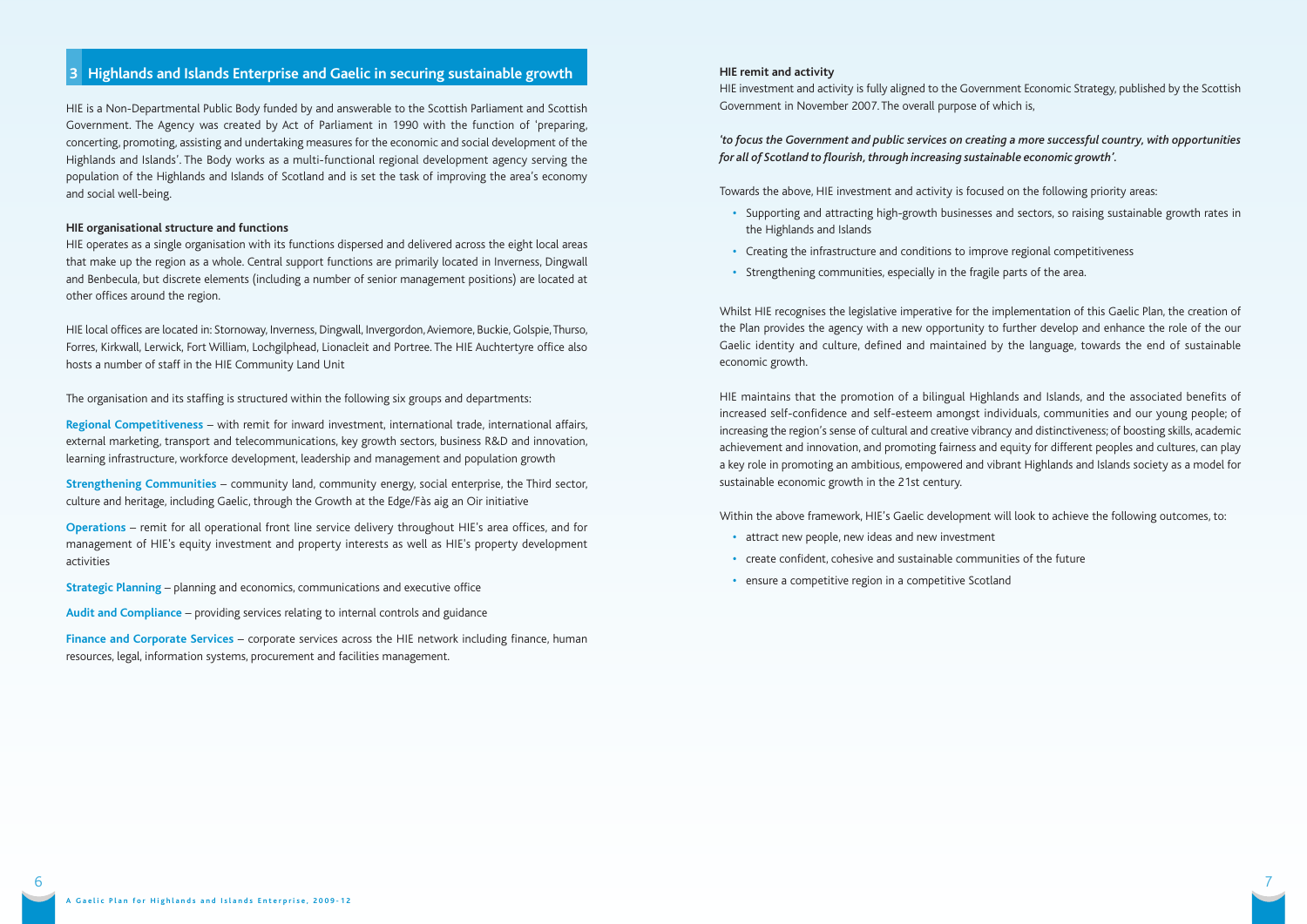#### **Attracting new people, new ideas and new investment**

'In an increasingly competitive and interdependent global economy, knowledge plays a critical role for those economies seeking to grow and develop more rapidly. Government at all levels still has a key role to play, with a particular focus on the human capital that generates and uses knowledge'. 'By making Scotland a more prosperous place to live and work we are more likely to attract highly skilled people… (and) can increase the attractiveness of Scotland in a world where mobile businesses look to invest in successful places with a critical mass of knowledge, skills and connectivity.'2

A vibrant Gaelic language, maintaining a vital and authentic cultural scene and way of life, can enhance the region's reputation as a meeting point for different cultures. This can stimulate creative thought and innovation, developing human resources and growing further a knowledge-based economy in the region. We are already witnessing the growth of creative, knowledge-based industries through the Fàs Centre based at Sabhal Mòr Ostaig in Skye, feeding from the unique linguistic environment present amongst students and researchers based on campus.

#### *'Creativity draws on the roots of cultural tradition, but flourishes in contact with other cultures,'3*

An increasingly bilingual Highlands and Islands can support and promote increasing diversity, welcoming new in-migrants of different cultures. HIE can ensure that the Highlands and Islands offers high-quality human capital and an unparalleled setting for attracting highly-skilled and creative individuals, giving the area a competitive advantage within the global economic context. By making the Highlands and Islands a more culturally interesting and more prosperous place to live, we can attract new investment and skilled inmigrants.

While the arts and cultural scene help drive community development by promoting community interaction and cohesion and improving quality of life, culture, arts and creativity can also be a key driver of the wealth economy. We have recently seen products from the Gaelic arts and music scene, Gaelic literature and Gaelic feature films penetrate the mainstream arts and cultural scene in Scotland and beyond.

#### **Creating confident, cohesive and sustainable communities of the future**

'Identity and a sense of belonging are fundamental to personal wellbeing, and the achievements of a flourishing and cohesive society.'4

As the use of Gaelic as a community language has been driven to the outer edges of the country (see Appendix 2), HIE note the significant overlap between the current Gaelic-speaking areas and HIE's 'Area challenges' (Appendix 3). Various communities based within these fragile areas have already recognised that the retention and strengthening of Gaelic and traditional Gàidhealach culture can play a role in empowering communities; breeding individually and collectively the confidence and the ambition to drive forward development towards a sustainable future.

The landscape and way of life of the more remote and rural parts of the Highlands and Islands already attracts in-migrants, HIE asserts that the traditional culture through community events and Fèisean can help aid social cohesion within these communities. New arrivals are often keen to engage with indigenous culture and bilingual education already attracts a sizeable percentage of children from non-Scottish parentage. Being from a particular ethnic background is not a prerequisite to learning and valuing the linguistic and cultural heritage of the region. Continuing migration into the Gàidhealtachd with the fresh creative input of newcomers can help realize a new Highland identity.

#### **A competitive region in a competitive Scotland**

'Delivering sustainable growth with opportunities for all is at the heart of the Government's Purpose. Our three "golden rules" of growth – solidarity, cohesion and sustainability – reflect the intrinsic importance of social equity, regional balance and respect for the environment among Scotland's diverse people. However, as well as being a desirable outcome and characteristic of growth, addressing social, regional and particularly inter-generational equity is also a key driver of economic growth.'5

Language and identity have had a role to play in the economic success of other countries of comparable or smaller population sizes across Northern Europe. Amongst the various Scandinavian countries, while the education systems ensure fluency in English as a global language, all retain separate national languages (alongside various minority languages) as the spoken vernacular within the separate countries. These languages provide these relatively small populations with a defining element of their identity and help foster confidence and self-reliance amongst the population.

<sup>2</sup>Government Economic Strategy, The Scottish Government, November 2007. p.6 3'Universal Declaration on Cultural Diversity', UNESCO 2002

<sup>4</sup>National Curriculum, *Identity and Cultural Diversity*, http://curriculum.qca.org.uk/cross-curriculum-dimensions/culturaldiversityidentity/index.aspx <sup>5</sup>*Government Economic Strategy*, The Scottish Government, November 2007 p.36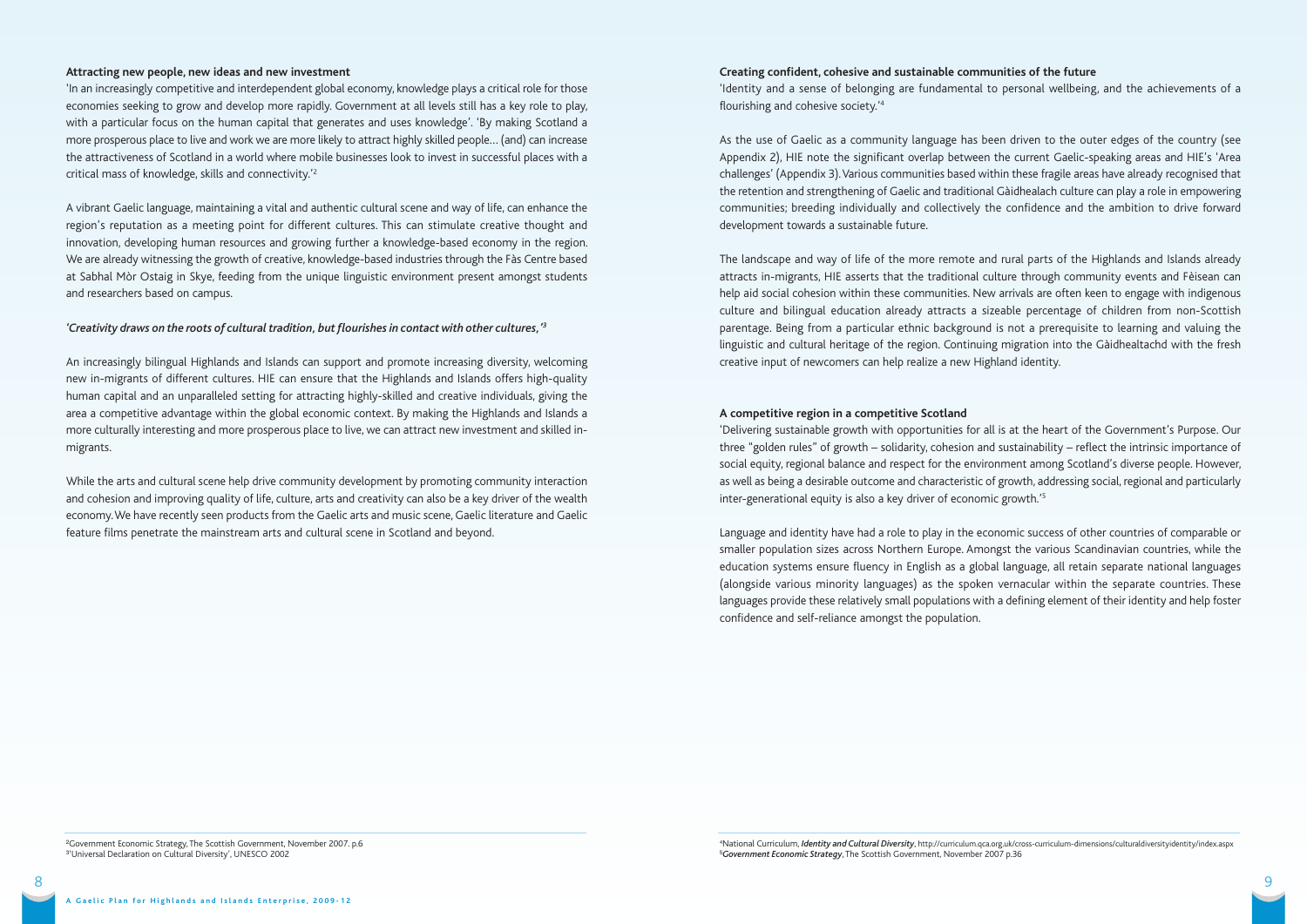# **4 Gaelic in HIE's area of operation**

The Highlands and Islands of Scotland have historically enjoyed a rich and diverse culture of languages, dialects and people. The distribution and origin of the region's placenames alone; with the Nordic placenames of the North Highlands and Islands, the Gaelic names of places and natural features across the region, and the Pictish, Scots or English language names, testify to a history of peoples and language communities who have interacted and co-existed over the course of centuries.

The Scots dialects of Orkney, Shetland, Moray and Caithness, alongside the Gaelic dialects of the North-West Highlands, Lochaber, Argyll and the myriad dialects of the Hebridean Isles, ensures that Highlands and Islands continues to enjoy a rich linguistic and dialectical diversity.

Whilst in numerical terms, the number of Gaelic speakers now residing outwith the HIE area is comparable with that living within the traditional Gàidhealtachd, in percentage terms the levels of Gaelic knowledge within the HIE area are significantly higher. Against a national average of 1.8%, the last census showed that those with Gaelic skills made up over 10% of the population in the Highlands and Islands.

HIE recognises the rich Gaelic heritage and potential for development that exists across most of the region, but also that the HIE Gaelic Plan should allow for some geographical flexibility. The Guidance on Gaelic Language Plans looks to 'enable the development of Gaelic Language Plans that are reasonable and proportionate according to the particular circumstances of individual public authorities.'

Areas such as the Western Isles or Skye are obvious candidates for a more intensive application of the HIE Gaelic Plan. Sutherland and Lochaber have pockets with relatively high levels of Gaelic skills, Argyll and its Islands have also retained a number of such areas. The Inner Moray Firth area includes considerable numbers of Gaelic speakers (the 2001 census recorded over 5,000 with Gaelic skills in the Inverness area) within conurbations with significant numbers of pupils in Gaelic-medium education. These areas present particular opportunities for the growth and renewal of Gaelic. Caithness also now hosts a Gaelic playgroup and prospective Gaelic-medium education unit in Thurso and we have recently seen the first Fèis Ghallaibh take place. As well as this, the first Fèis Mhoireibh has stimulated greater interest in the Gaelic heritage and culture.

The Gaelic Plan for Highlands and Islands Enterprise is in no way meant to diminish the importance and indeed the future sustainability of other elements of Scotland's linguistic and cultural heritage. The heritage of the former Norn and Scots-speaking peoples of the region enhances the Highlands and Islands and adds to a sense of cultural diversity and vibrancy not to mention that these linguistic influences on Gaelic have helped distinguish and define the language as one which is distinctly Scottish.

## **5 Core commitments of the HIE Plan**

The Guidance on Gaelic Language Plans for public bodies sets out that Gaelic Plans for Public Bodies should 'encourage people to use Gaelic when dealing with them'. HIE will seek to establish a principle of an 'active offer' of services in Gaelic, using whichever language best suits the needs and wishes of the client.

There is no doubt that achieving bilingualism as the norm in the daily life of the agency will take some time and while the long-term ambition might be for HIE to deliver all services bilingually across the Highlands and Hebrides, the current position of Gaelic in Scotland inevitably affects both the demand and supply of such services

HIE will work closely with partner organisations to maximise efficiency savings and the effectiveness of public sector activity. HIE will seek opportunities for joint working and shared services and identify projects and initiatives where there is potential collaboration amongst public sector bodies, ensuring effective Government. HIE will seek to incorporate targets relating to the plan within Single Outcome Agreements with local authorities.

#### **Areas with low levels of Gaelic**

The HIE Gaelic Plan has been drafted with all parts of the Highlands and Hebrides in mind, reflecting the generosity of spirit and goodwill towards Gaelic that exists across HIE offices and staff. This Plan includes areas with lower levels of Gaelic skills such as Moray, recognising the area's strong Gaelic heritage, and Caithness, again recognising the area's Gaelic heritage, the growth of Gaelic education locally and its position as a service centre to the population of Sutherland, though there may be some flexibility in the application of the Plan in such areas.

Outwith obligations on responses to written communication in Gaelic and the bilingual logo, staff based in Shetland and Orkney are exempt from commitments outlined below for the lifetime of this plan.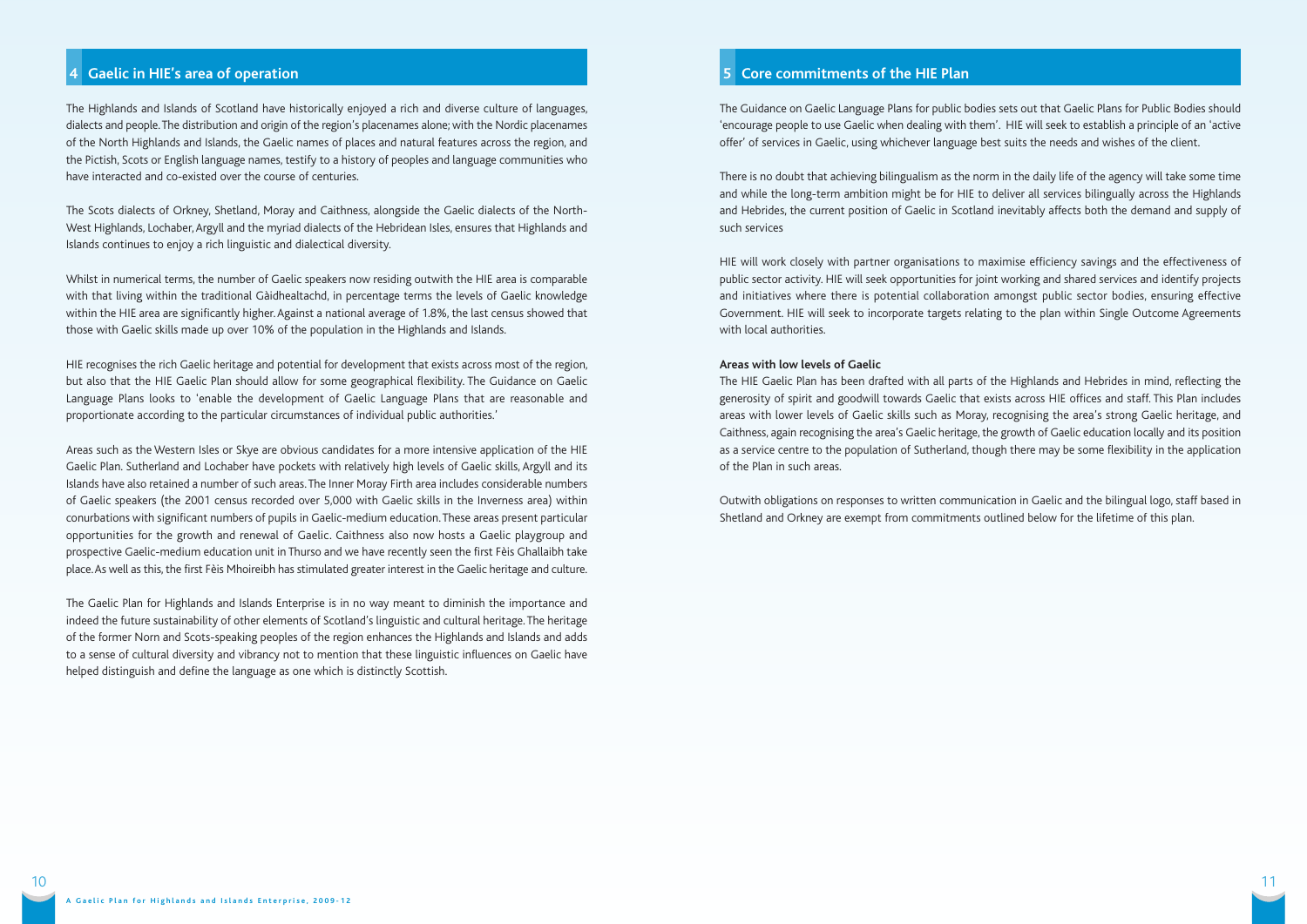#### **5.1 Identity and communications**

Promoting a bilingual identity for the agency affects public perception of HIE and can play a role in normalising Gaelic as a core element of HIE's identity amongst staff. As well as the obvious changes in ensuring the visible normalisation of Gaelic in the agency's logo, signage, publications and marketing products, HIE recognises the importance of normalising Gaelic as an audible language in daily life in HIE offices.

Allowing for the delivery of services through Gaelic is key to achieving equal status for the language and is fundamental to the genuine application of the principle of equal respect for the language and its speakers.

Priorities, actions and dates of completion:

| <b>Identity</b>                                                                                                                                                                                           | 2009 | 2010 | 2011 |
|-----------------------------------------------------------------------------------------------------------------------------------------------------------------------------------------------------------|------|------|------|
| HIE will be known as Highlands & Islands Enterprise / Iomairt<br>na Gàidhealtachd 's nan Eilean and will adopt this bilingual<br>identity for all of its forms of physical and digital communication      |      |      |      |
| Automated voices (such as lifts or answering machines) or electronic<br>content with highest usage (welcome/login screens, intranet pages,<br>electronic signatures) will incorporate Gaelic prominently. |      |      |      |
| HIE will ensure that all office signs, including new, updated or temporary<br>signs, will be bilingual                                                                                                    |      |      |      |

| <b>Communications</b>                                                                                                                                                                                                                                                                         | 2009 | 2010 | 2011 |
|-----------------------------------------------------------------------------------------------------------------------------------------------------------------------------------------------------------------------------------------------------------------------------------------------|------|------|------|
| HIE staff with the ability to communicate in Gaelic will be identified<br>through a symbol on the staff badges and a dedicated telephone line<br>for enquiries in Gaelic will be advertised                                                                                                   |      |      |      |
| HIE staff will participate in meetings in Gaelic (with translation if necessary*)<br>whenever Gaelic is the language of choice of 40% of those attending the<br>meeting and/or has been agreed as the language of the meeting.                                                                |      |      |      |
| HIE internal policies and contracts with third-party organisations delivering<br>services on behalf of HIE will refer to the HIE Gaelic Plan and encourage<br>compliance with the principles of the HIE Gaelic Plan                                                                           |      |      |      |
| HIE will advertise an active offer of services through Gaelic, and will<br>welcome and process all applications and correspondence in Gaelic<br>wherever Gaelic is the client's language of choice. Response times will<br>correspond to those for equivalent English language correspondence |      |      |      |

\* requires week's prior notice to Gaelic Policy Manager

#### **5.2 Publications and staffing**

Providing HIE staff with a knowledge and understanding of Gaelic, its place in Scotland and in a bilingual Highlands and Islands is an essential element in breeding a progressive culture of awareness, appreciation and respect towards Gaels and their language.

In order, likewise, to achieve on the commitments outlined in the HIE Gaelic Plan, it is important that HIE creates and maintains a capacity to deliver services through the medium of Gaelic. HIE will introduce new accelerated methods of learning Gaelic, with a focus on the staff resource that exists amongst individuals who already possess skills in the language. HIE will promote careers based within offices based in Gaelicspeaking areas.

Priorities, actions and dates of completion:

| <b>Publications</b>                                                                                                                                                                               | 2009 | 2010 | 2011 |
|---------------------------------------------------------------------------------------------------------------------------------------------------------------------------------------------------|------|------|------|
| HIE will expand the use of Gaelic in its operations and activities to cover<br>descriptions, place names, etc                                                                                     |      |      |      |
| All HIE press releases relating to Gaelic and/or to Gaelic-speaking areas<br>will be produced bilingually                                                                                         |      |      |      |
| There will be a presumption that all HIE marketing, stationery, events,<br>exhibitions and public meetings will incorporate Gaelic prominently<br>(over and above the use of the bilingual logo). |      |      |      |
| All main HIE corporate publications will be produced bilingually with both<br>languages incorporated within single publication, whenever practicable                                              |      |      |      |
| 80% of written web-page content on HIE website will be available bilingually                                                                                                                      |      |      |      |

| <b>Staffing</b>                                                                                                                                                          | 2009 | 2010 | 2011 |
|--------------------------------------------------------------------------------------------------------------------------------------------------------------------------|------|------|------|
| HIE will provide an introduction to Gaelic pack and Gaelic awareness<br>sessions for all staff and board members                                                         |      | ✓    |      |
| HIE will ensure that staff are confident in the use of a range of forms of<br>expression as part of language normalisation                                               |      |      |      |
| HIE will enter Gaelic as a desirable element in all recruitment processes<br>with a presumption that all posts will be advertised on this basis                          |      |      |      |
| HIE will offer financial and other support to all members of staff wishing<br>to raise their Gaelic skills                                                               |      | ✓    |      |
| HIE staff will have access to language resources, in physical and electronic<br>form and access to services such as translation and proofing                             |      |      |      |
| HIE staff able, or potentially able, to conduct business in Gaelic will be<br>given extended training and paid an annual premium for maintaining<br>their fluency skills |      |      |      |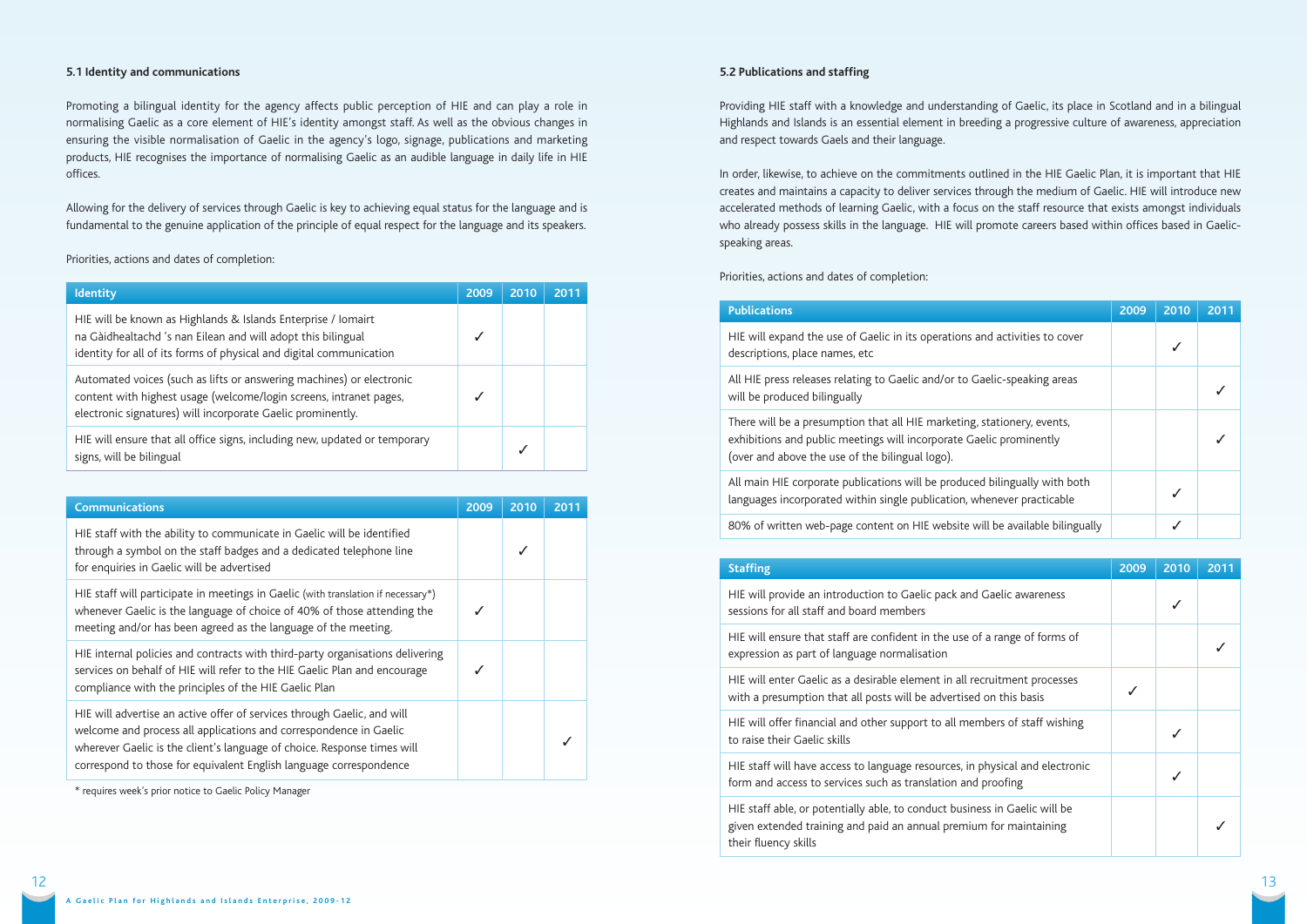# **6 A Gaelic Development Plan for HIE**

HIE maintains that Gaelic has an important role to play in securing sustainable economic growth in the Highlands and Islands and Scotland. Through investment and research, HIE activity can unlock the potential of our Gaelic identity and the Gaelic community in growing a competitive and sustainable economy; empowering and strengthening communities and creating a vibrant, vital and attractive Highlands and Islands.

The creation of Bòrd na Gàidhlig, the National Plan for Gaelic and of a Gaelic Plan for HIE bring with them an opportunity to review, refocus and set out a clear development strategy which will help achieve against specific priorities and objectives set out in the Government Economic Strategy.

HIE will encourage a culture of innovation and enterprise amongst Gaelic projects, initiatives and organisations funded by the agency will actively seek opportunities to stimulate Gaelic development activity amongst social enterprises and the private sector. It is HIE's ambition that Gaelic will play a key role in achieving against the following strategic challenges highlighted in the current Government Economic Strategy:

- **Economic Growth** creating a confident and ambitious population taking forward the region's development
- **Productivity** within a culture of innovation and enterprise amongst a highly-skilled workforce
- **Participation** ensuring engagement with an indigenous minority language community on indigenous terms
- **Population** making the Highlands and Islands a linguistically and culturally exciting and attractive place to live and work
- **Solidarity, cohesion and sustainability** ensuring parity and equity in dealing with the native Gaelic and English speaking populations of Scotland, breeding intercultural awareness and social cohesion.

HIE will seek to create dynamic funding partnerships with organisations including Bòrd na Gàidhlig, Creative Scotland, Scottish Enterprise and local authorities towards delivery on the targets of the National Plan for Gaelic and the Government Economic Strategy. Current or previous HIE funding agreements relating to the development of Gaelic language or Gàidhealach culture is no guarantee of continuing assistance.

HIE activity and support for Gaelic development will focus on growing the role of Gaelic towards achieving the following key objectives:

- **Sustainable economic growth in the Highlands and Islands**
- **Growing sustainable cohesive communities**
- **Gaelic in the life of Scotland**

#### **6.1 Gaelic and sustainable economic growth in the Highlands and Islands**

The Gaelic language and associated culture, its heritage and traditions provide some important drivers for economic growth in the region. Alongside the development and mainstreaming of Gaelic arts and idioms of cultural expression within wider Scottish culture, we are also witnessing the growth of the Gaelic-service sector, providing services such as translation, Gaelic learning, graphic design, website development, etc. in response to growing demand. HIE will work to grow the Gaelic sector, Gaelic industries and Gaelic labour market and will work in partnership with agencies, such as Skills Development Scotland, to address skills shortages and the growth of the Gaelic labour market.

HIE will capitalise on new opportunities and explore the developmental and creative potential of bringing together individuals from different linguistic and cultural backgrounds. HIE will work to develop the above sectors, further realising the potential of facilities such as the Fàs creative hub and HIE's links with Massachusetts Institute of Technology (MIT) through DistanceLab which offer a focus for research, development and innovation.

Although the exploitation of the unique Gaelic identity of Scotland is regularly and widely cited as a means by which the Highlands and Islands might enhance the visitor experience, the potential of Gaelic in adding value to the tourism sector has remained largely untapped. HIE will work with partners, such as VisitScotland, to strengthen the Gaelic/bilingual branding of the area as means of utilising and advertising the uniqueness of the area.

#### **Actions:**

- **•** HIE will establish a group of business leaders to advise on expanding the economic contribution of Gaelic
- **•** HIE will promote the business benefits of greater use of Gaelic in product marketing and promotion
- **•** HIE will support the sustainable growth of the creative industries and goods and services which are based on Gaelic
- **•** HIE will work with the tourism sector to capitalise better on Gaelic as a vital asset in the area's attractiveness
- **•** HIE will encourage private sector businesses and third sector organisations to adopt Gaelic and bilingual signs
- **•** HIE will actively encourage its clients to consider how Gaelic can most effectively be applied to their operations in support of the National Plan for Gaelic and in a way that creates new opportunities and benefits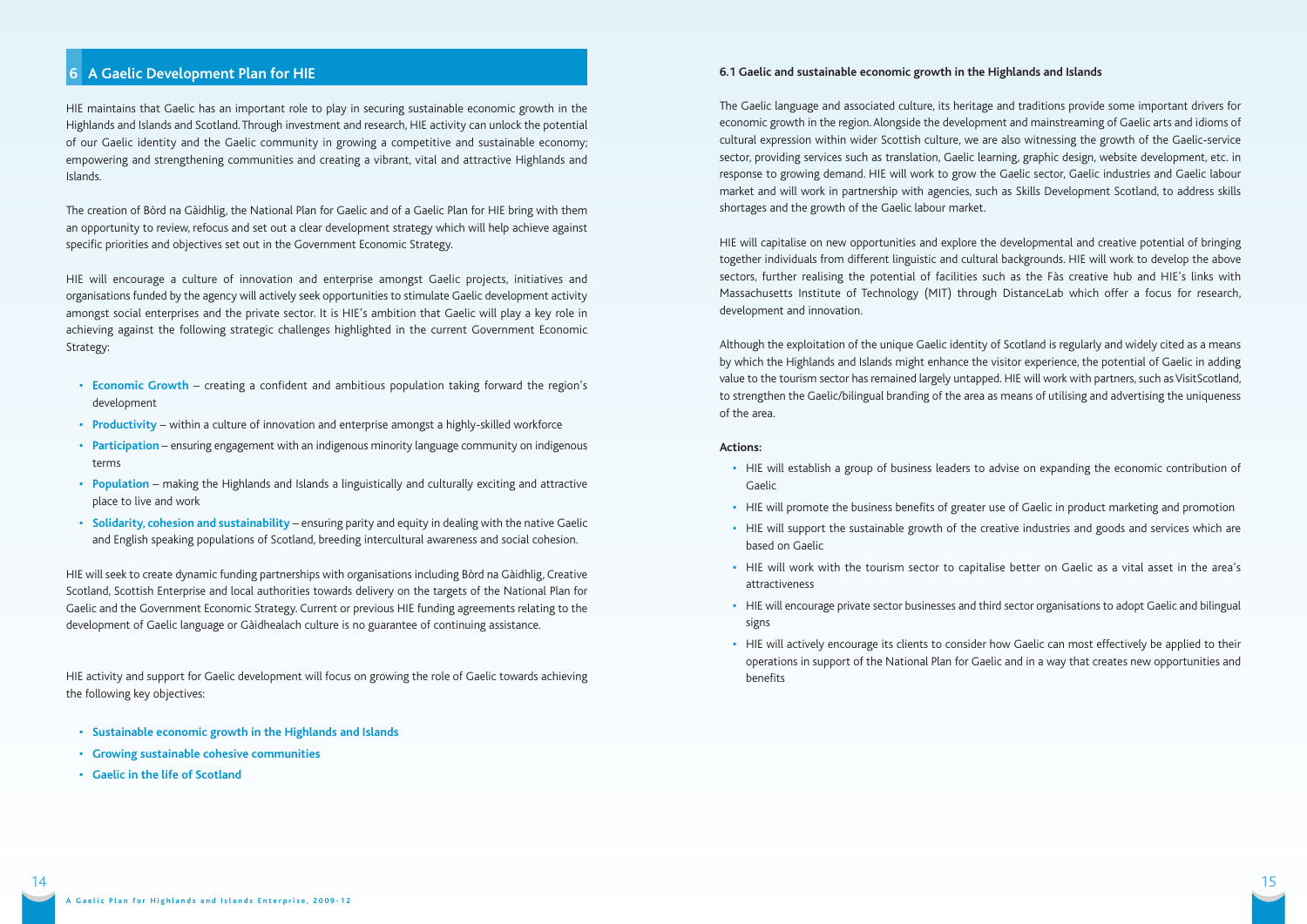#### **6.2 Gaelic in growing sustainable, cohesive communities**

The Gaelic language and the cultural heritage and traditions associated with it, provide a significant resource for the further community and economic development of the Highlands and Islands. In order to maintain Gaelic as a vibrant language with a vital and authentic culture, it is important that a new generation of young people in the Highlands and Islands have the opportunity to grow up as speakers of Gaelic confidently, fluently and as their mother tongue.

HIE activity through its community development remit will focus on the parts of the Highlands and Islands which face particular challenges characterised by the weakening of communities through population loss, low incomes, limited employment opportunities poor infrastructure and remoteness (see HIE Area challenges map)..

HIE activity will look to identify opportunities to use Gaelic as an income generator for groups operating at a community level. Gaelic learning, tuition or arts festivals, and an increasing interest in heritage and genealogy all provide significant opportunities for groups operating within Gaelic-speaking communities or in communities with a strong Gaelic heritage. Initiatives will bring a particular focus on development in communities within priority areas, and those areas supported through investment and activity by bodies such as the Highlands and Islands Community Energy Company or Community Land Unit.

#### **Actions:**

- **•** Work with communities to identify economic opportunities generated through Gaelic and traditional culture and heritage projects within communities with a particular focus on cultural tourism initiatives
- **•** HIE will support the growth of Gaelic activities and the regeneration of Gaelic as a spoken community language through its Strengthening Communities programmes and incorporate local Gaelic development as a key part of its Growth at the Edge activities

#### **6.3 Gaelic in the life of Scotland**

In order to further take forward the contribution of Gaelic to the social and economic development of the Highlands and Islands and Scotland, it is important that further research is undertaken on the contribution of Gaelic to community and particularly economic development regionally and nationally.

HIE will look to build a compelling case for securing the future of Gaelic on the grounds that the development of the language plays an important role in economic and community development. HIE will through partnerships with other key development and research bodies develop a programme of high-quality research targeted at areas of particular pertinence.

HIE's unique links at a governmental, inter-agency and a community planning level, make the organisation a particularly important and influential organisation on both regional and national basis. HIE will emphasise and promote the value of Gaelic to the continued development of the HIE region, the strengthening of peripheral communities and the potential for development nationally, and as a key tool driving sustainable economic growth.

#### **Actions:**

- **•** HIE will work with Gaelic organisations to raise the profile of, and support for, Gaelic across Scotland
- **•** HIE will work with Gaelic organisations to expand the use of Gaelic forms of expression in daily life, as a key part of normalisation within Scotland
- **•** HIE will create a body of research informing the further development of Gaelic as a means of achieving sustainable economic growth
- **•** HIE will work to foster a spirit of innovation and enterprise amongst Gaelic development bodies, encouraging the growth of social and commercial enterprises operating nationally, regionally and on a local basis.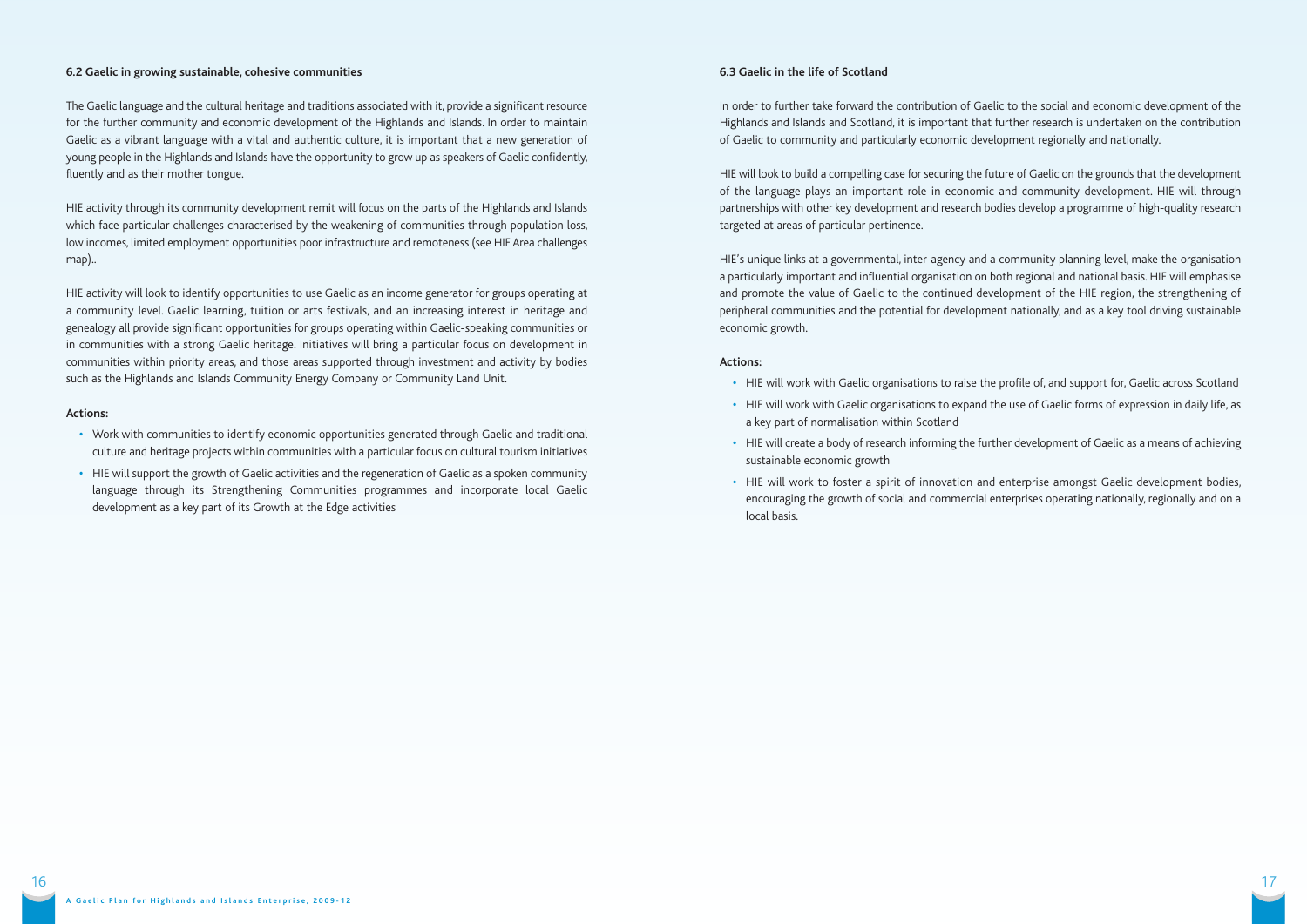# **7 Monitoring implementation of the plan**

All of the above commitments will be progressed in the first instance by the HIE Gaelic Policy Manager. The postholder will draft implementation plans detailing key personnel and timetables for progress for each project and activity.

The drafting of this Plan has been preceded by a baseline study considering levels of Gaelic awareness and all current activity and investment relating to Gaelic. This will inform the implementation of the Plan and will allow HIE to measure progress against the targets outlined above. HIE will carry out regular language skills audits looking at levels of spoken, written and/or reading skills in Gaelic. HIE will undertake a detailed audit determining which posts should be designated as Gaelic essential posts, taking into account relevant legislation. HIE will maintain a list of all bilingual documents produced by the agency.

Progress against the above targets will be monitored on an ongoing basis by an internal Gaelic Plan Monitoring Group: 'Am Buidheann Measaidh'. This group will consist of a core of representatives from various areas, as well as representation from HIE groups and from legal, audit and HR teams. The group will regularly to consider progress and address issues relating to progress against targets. This group will seek advice from Bòrd na Gàidhlig.

Am Buidheann Measaidh will submit an annual report for consideration by the HIE board and by Bòrd na Gàidhlig. HIE will conduct a language impact assessment, considering all aspects of the work of HIE, within the lifetime of this Plan. This language impact assessment will be forwarded for information to Bòrd na Gàidhlig.

HIE progress in implementing the Plan will be subject to an external evaluation every three years. This evaluation will be scrutinised by an external advisory group who will make recommendations for the future implementation of the Plan.

HIE will also conduct periodic public opinion surveys to consult Gaelic speakers regarding standards of service in Gaelic and will publicise the corresponding complaints procedure.

# **8 Authority contacts**

**The chief accountable officer for the HIE Gaelic Language Plan will be the HIE Chief Executive.**

**The current post-holder is:** 

Sandy Cumming executive.office@hient.co.uk 01463-244204

**The primary contact and officer with responsibility for the preparation, delivery and monitoring of the plan will be the HIE Gaelic Policy Manager.**

**The current post-holder is:**

Alasdair MacLeòid alasdair.macleoid@hient.co.uk 01463-244519

#### **Other useful contacts include:**

Dr John Watt, Director of Strengthening Communities Group. HIE john.watt@hient.co.uk 01463-244276

18

`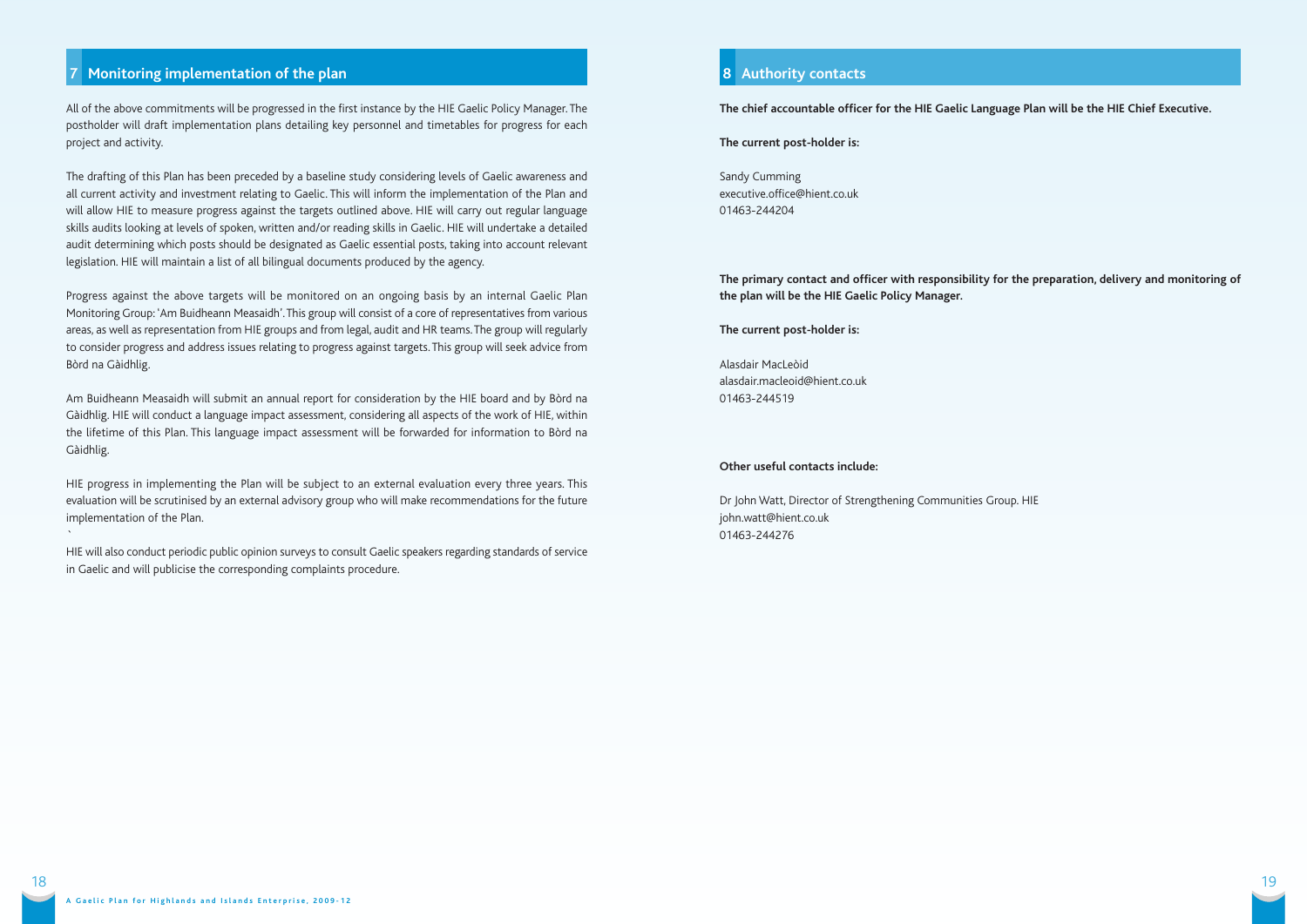# **Appendix 1 National Plan for Gaelic**

The National Plan for Gaelic aims to almost double the numbers of Gaelic speakers over the next 35 years, from 58,000 in 2001 to 100,000 by 2041.

In order to achieve this growth, the National Plan sets out the following targets as a means of ensuring increased language acquisition through growth in bilingual education, increasing numbers entering the Gaelic-medium education system to 4,000 in 2021, 10,000 in 2031, and to 15,000 in 2041 (the figure for 2006/07 was 313).



The following shows the targeted growth in the Gaelic-medium education system:



# **Appendix 2 Gaelic language skills within local areas, 2001**